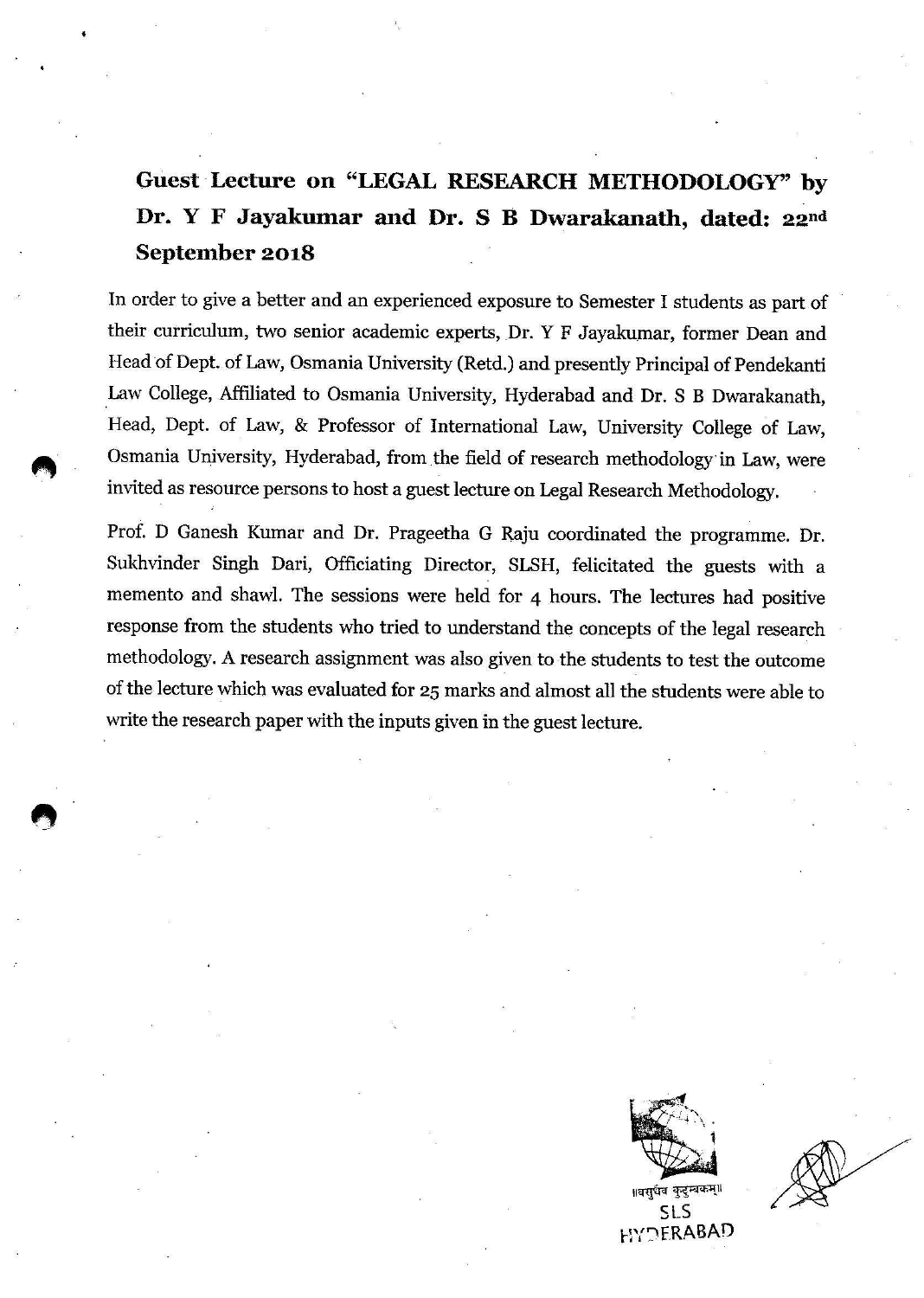

Prof Dwarakananth and Prof YF Jaya Kumar delivering lecture in ICT lab

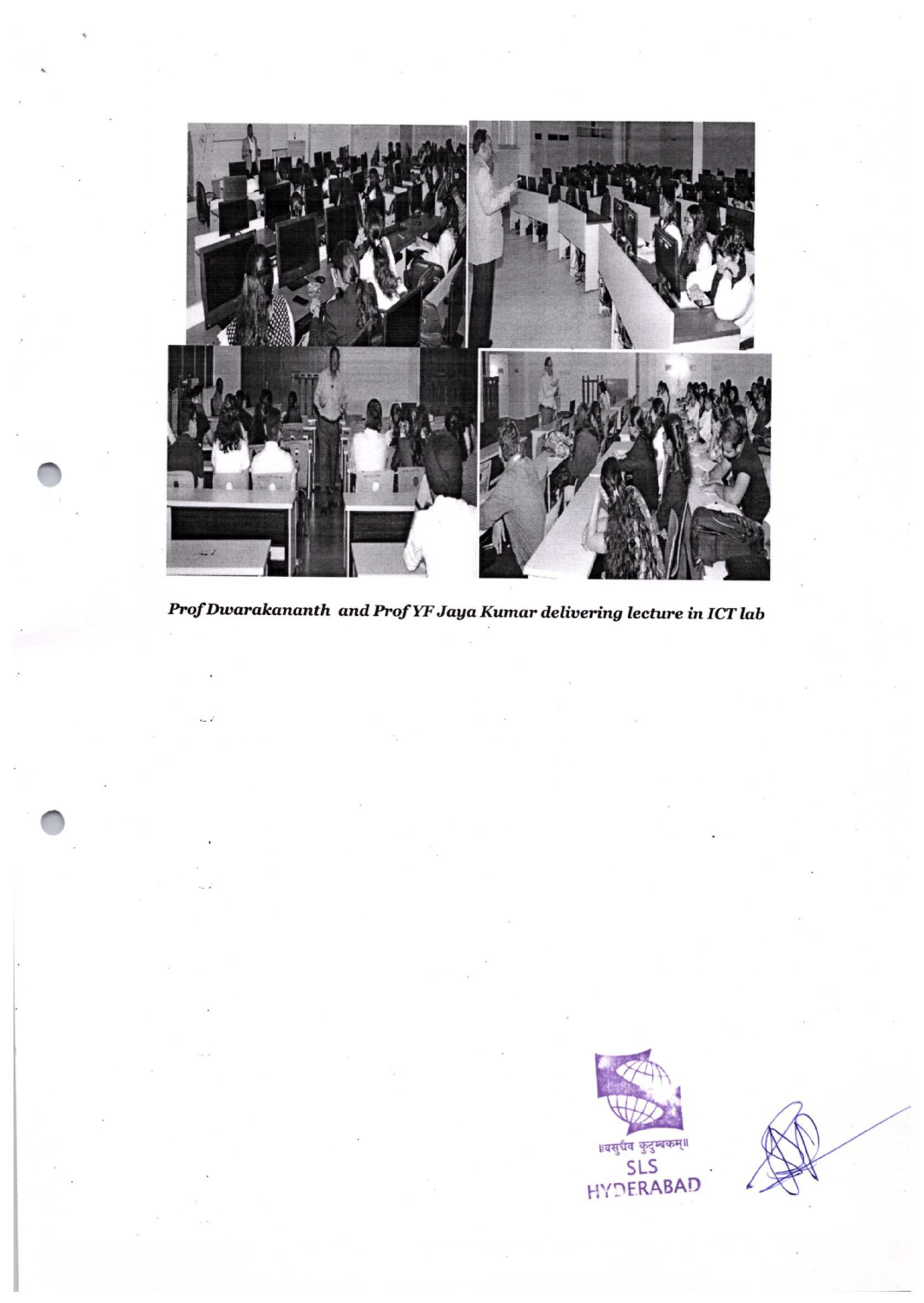# LEGAL RESEARCH METHODOLOGY 22 SEPTEMBER 2018 2018-23 BATCH – Section A B C

## **Section A**

| S.No         | <b>PRN</b>  | <b>Name</b>                  | <b>Attendance (4</b><br><b>SESSIONS)</b> |
|--------------|-------------|------------------------------|------------------------------------------|
| $\mathbf{1}$ | 18010323001 | AAKRITI AGARWAL              | A                                        |
| 2            | 18010323002 | <b>AARUSHI TOMAR</b>         | P                                        |
| 3            | 18010323004 | <b>ABHAY PATIL</b>           | P                                        |
| 4            | 18010323005 | <b>ABHAY TRIPATHI</b>        | A                                        |
| 5            | 18010323006 | <b>ABHISENA DEY</b>          | P                                        |
| 6            | 18010323007 | <b>ADIBA KHAN</b>            | P                                        |
| 7            | 18010323008 | <b>ADITHIS</b>               | A                                        |
| 8            | 18010323009 | <b>ADITI VERMA</b>           | P                                        |
| 9            | 18010323011 | AISHANI PATTANAIK            | Α                                        |
| 10           | 18010323012 | AISHWARYA JULINKA ANAND      | A                                        |
| 11           | 18010323013 | <b>AJAY GURUDATT</b>         | P                                        |
| 12           | 18010323014 | AKSHITA AGARWAL              | P                                        |
| 13           | 18010323015 | AMEYA THACHAPPILLY           | P                                        |
| 14           | 18010323016 | <b>AMRIT BEHERA</b>          | A                                        |
| 15           | 18010323017 | AMULYA ANIL                  | A                                        |
| 16           | 18010323019 | <b>ANANYA VIKAS BHONSLE</b>  | P                                        |
| 17           | 18010323020 | <b>ANIMESH DEEP</b>          | A                                        |
| 18           | 18010323021 | ANISHA GOYAL                 | P                                        |
| 19           | 18010323022 | <b>ANKIT RANJHAN</b>         | A                                        |
| 20           | 18010323024 | ANUBHOOTI SHARMA             | P                                        |
| 21           | 18010323025 | <b>ANURAG KUMAR</b>          | A                                        |
| 22           | 18010323026 | ANUSHA MOHAPATRA             | P                                        |
| 23           | 18010323027 | APOORVA GHORE                | A                                        |
| 24           | 18010323028 | ARJUN RAMPRASAD              | A                                        |
| 25           | 18010323031 | <b>ASHUTOSH NATH</b>         | A                                        |
| 26           | 18010323032 | ATMADEEP CHOWDHURY           | P                                        |
| 27           | 18010323033 | ATTILI LAKSHMI ANUHYA        | A                                        |
| 28           | 18010323034 | <b>AYAN ROY</b>              | P                                        |
| 29           | 18010323035 | <b>AYUSH MOHANTY</b>         | A                                        |
| 30           | 18010323036 | <b>BASAB PATRA</b>           | P                                        |
| 31           | 18010323037 | <b>BHAKTI BALABHAU KHULE</b> | P                                        |
| 32           | 18010323038 | <b>BHAVESH GOEL</b>          | P                                        |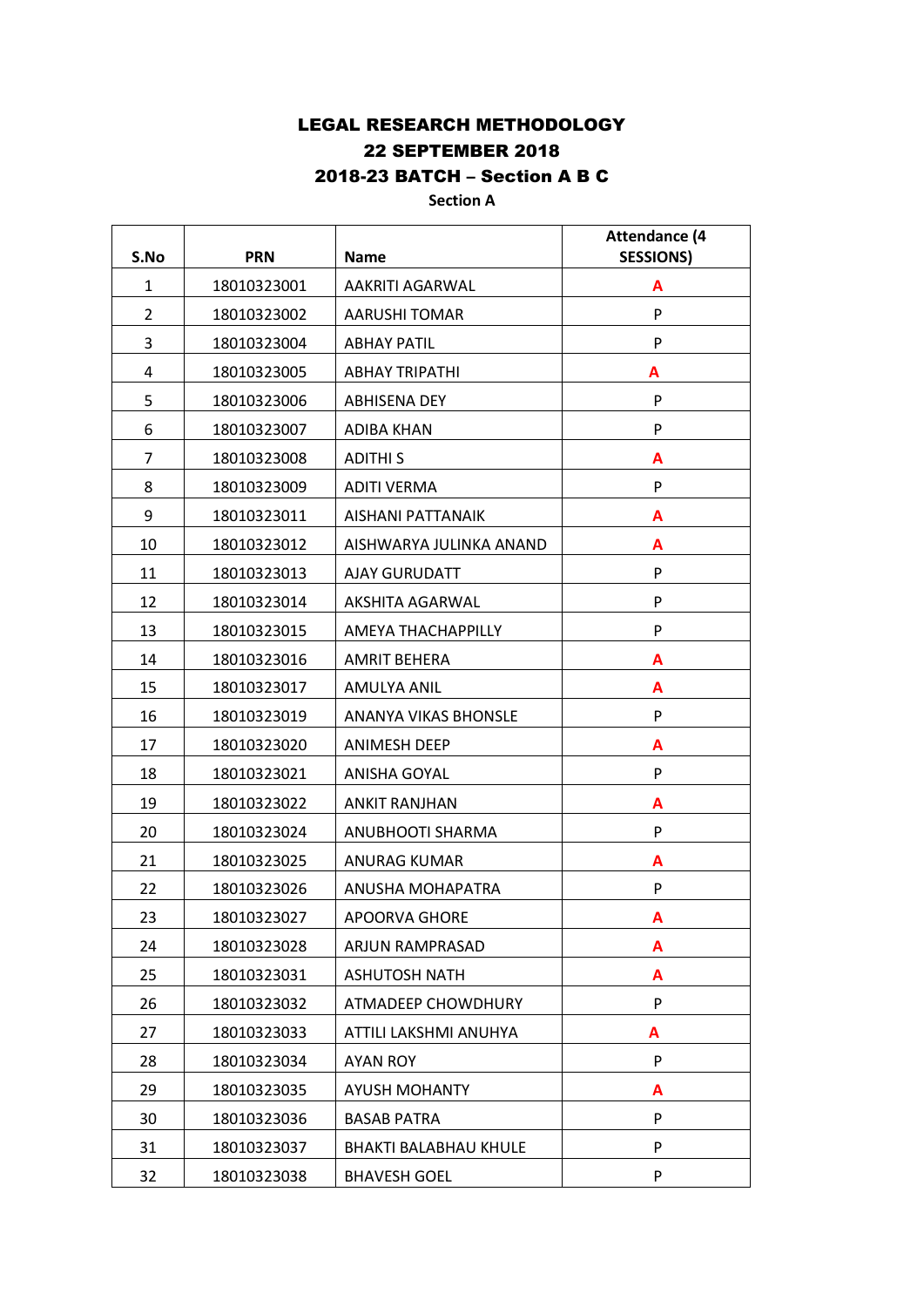|    |             | <b>BOLLAMPALLY DEVRATH</b>                  |   |
|----|-------------|---------------------------------------------|---|
| 33 | 18010323039 | <b>REDDY</b>                                | P |
| 34 | 18010323040 | <b>BOLLIPO MAHISHITHAROY</b>                | P |
| 35 | 18010323041 | <b>BRINDA SINGHANIA</b>                     | P |
| 36 | 18010323042 | <b>BRITI DAS</b>                            | P |
| 37 | 18010323043 | CHEMITIGANTI LAKSHMI<br><b>MINATI</b>       | P |
| 38 | 18010323044 | <b>CHHATRAPAL SINGH</b><br><b>SHAKTAWAT</b> | P |
| 39 | 18010323045 | DANIEL JECINTH KEDASI                       | P |
| 40 | 18010323046 | <b>DEEPALI MAHESHWARI</b>                   | P |
| 41 | 18010323047 | DEVANSHI POKHRIYAL                          | P |
| 42 | 18010323048 | DEVRAJ VISHAL                               | P |
| 43 | 18010323050 | DIVYANSHI CHOUDHARY                         | P |
| 44 | 18010323051 | DIYA MAL                                    | P |
| 45 | 18010323052 | <b>DRISHTI JAIN</b>                         | P |
| 46 | 18010323054 | <b>GUNJAN KANOONGO</b>                      | P |
| 47 | 18010323055 | HAOVANGDONGLIEN KIPGEN                      | P |
| 48 | 18010323056 | <b>HARINIE.S</b>                            | P |
| 49 | 18010323057 | <b>HARSHIT SINGH</b>                        | P |
| 50 | 18010323058 | <b>JAYANTH PETERS</b>                       | P |
| 51 | 18010323059 | KALYANA KAPARTHI<br>SREEPADA                | P |
| 52 | 18010323060 | KANISHKA VIPIN HASABNIS                     | P |
| 53 | 18010323061 | <b>KATHIKA MANDAL</b>                       | P |
| 54 | 18010323062 | KATIKANENI AMUKTHA RAO                      | P |
| 55 | 18010323064 | <b>KEVIN MATHEW PHILIP K</b>                | P |
| 56 | 18010323065 | KORATLA VENKAT SAI NIKHIL                   | P |
| 57 | 18010323066 | <b>KOSTURIKA</b><br>BANDYOPADHYAY           | P |
| 58 | 18010323067 | <b>KRISHNAN KS</b>                          | P |
| 59 | 18010323068 | KSHIPRA SUBRAMANIAN IYER                    | P |
| 60 | 18010323069 | KUNAL YOGESH NADKARNI                       | P |

### **Section B**

| S.No | <b>PRN</b><br><b>Name</b> |                              | <b>Attendance</b> |
|------|---------------------------|------------------------------|-------------------|
|      |                           | 18010323070 LAHARI GURRALA   | D                 |
|      | 18010323071   LAKSHMI S   |                              | А                 |
|      |                           | 18010323072   LAMYA HUSSAINI | D                 |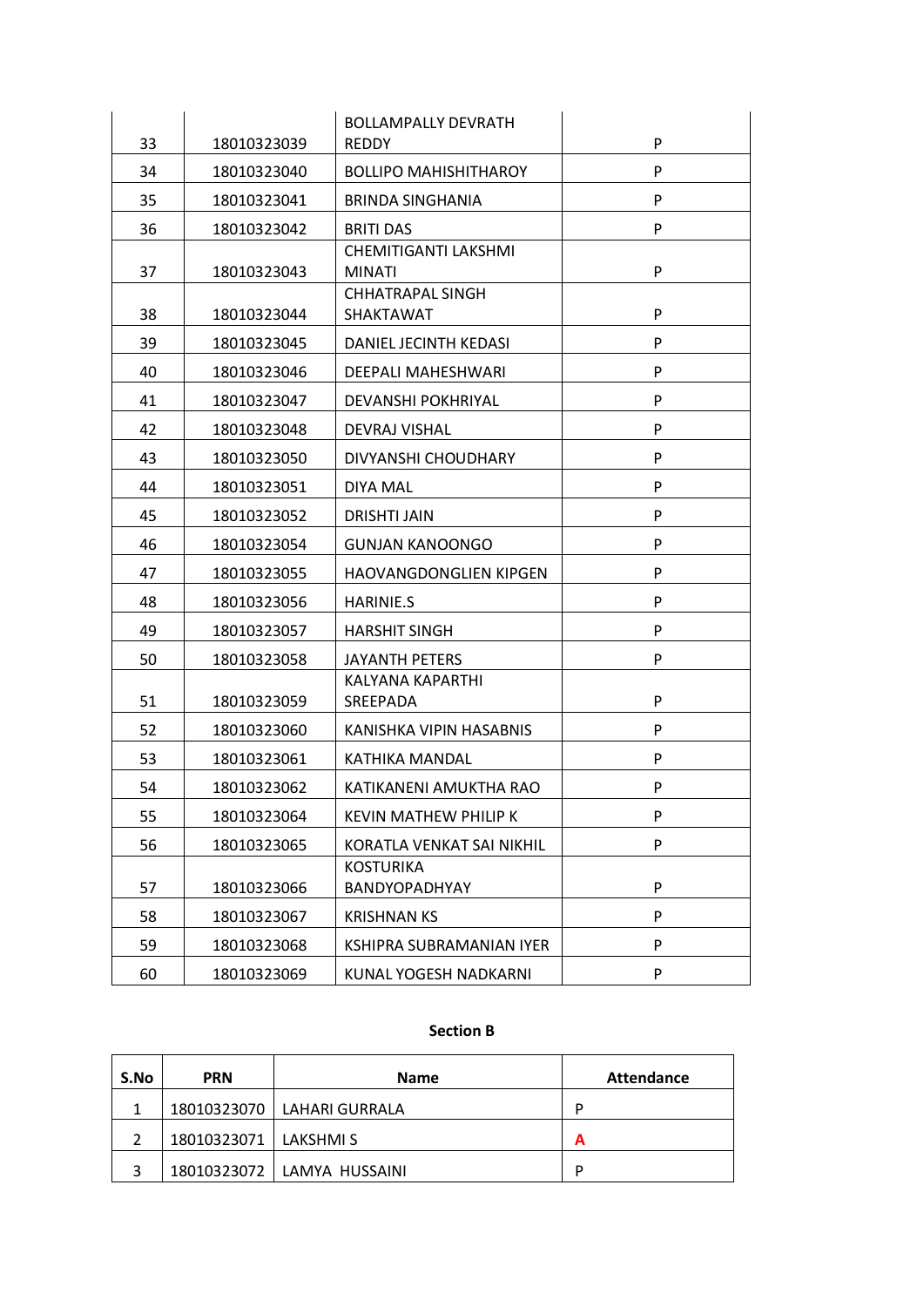| 4  | 18010323073 | <b>MAHIMA DUTTA</b>           | A |
|----|-------------|-------------------------------|---|
| 5  | 18010323074 | <b>MAITREYI SHISHIR</b>       | A |
| 6  | 18010323075 | <b>MALKANI DISHA DEEPAK</b>   | P |
| 7  | 18010323076 | <b>MANAN</b>                  | A |
| 8  | 18010323077 | MANDEEP PAMAAR ANGOTH         | P |
| 9  | 18010323078 | MANYA JAISWAL                 | A |
| 10 | 18010323080 | MEGHNA GUPTA                  | P |
| 11 | 18010323081 | MIHIRA MANDAPAKA              | A |
| 12 | 18010323082 | MOHAMMED ASRAR AHMED MAAZ     | A |
| 13 | 18010323083 | <b>MOLSHREE TOTLA</b>         | A |
| 14 | 18010323084 | <b>MONALISA JENA</b>          | A |
| 15 | 18010323085 | <b>NAMAN TYAGI</b>            | A |
| 16 | 18010323086 | NAMRATA BHOWMIK               | A |
| 17 | 18010323087 | NANDINI JIVA                  | P |
| 18 | 18010323088 | <b>NEHA RATHORE</b>           | A |
| 19 | 18010323089 | NIHARIKA GAUTAM               | P |
| 20 | 18010323090 | <b>NISHANT</b>                | A |
| 21 | 18010323092 | NISHTHA VASWANI               | A |
| 22 | 18010323093 | NIVAN RAJ SHARMA              | P |
| 23 | 18010323094 | P ADITYA SEKHAR               | A |
| 24 | 18010323095 | PADMALAYA KANUNGO             | A |
| 25 | 18010323096 | PALOMITA SHARMA               | P |
| 26 | 18010323097 | PALREDDY VINAY KUMAR REDDY    | A |
| 27 | 18010323098 | PAREKH MEGH HIREN             | A |
| 28 | 18010323099 | PRAKIRTI JENA                 | P |
| 29 | 18010323100 | PREETHI <sub>S</sub>          | A |
| 30 | 18010323101 | PREETKAMAL                    | A |
| 31 | 18010323102 | PRIYA GOUNI                   | P |
| 32 | 18010323103 | PRIYANKA TALWAR               | A |
| 33 | 18010323104 | RABYA NAUTIYAL                | P |
| 34 | 18010323105 | RADHIKA GARG                  | A |
| 35 | 18010323106 | RAHUL PRASAD SAMBHU MANIKONDA | P |
| 36 | 18010323107 | RIMJHIM SUHANI                | A |
| 37 | 18010323108 | ROHAN KAULURI                 | A |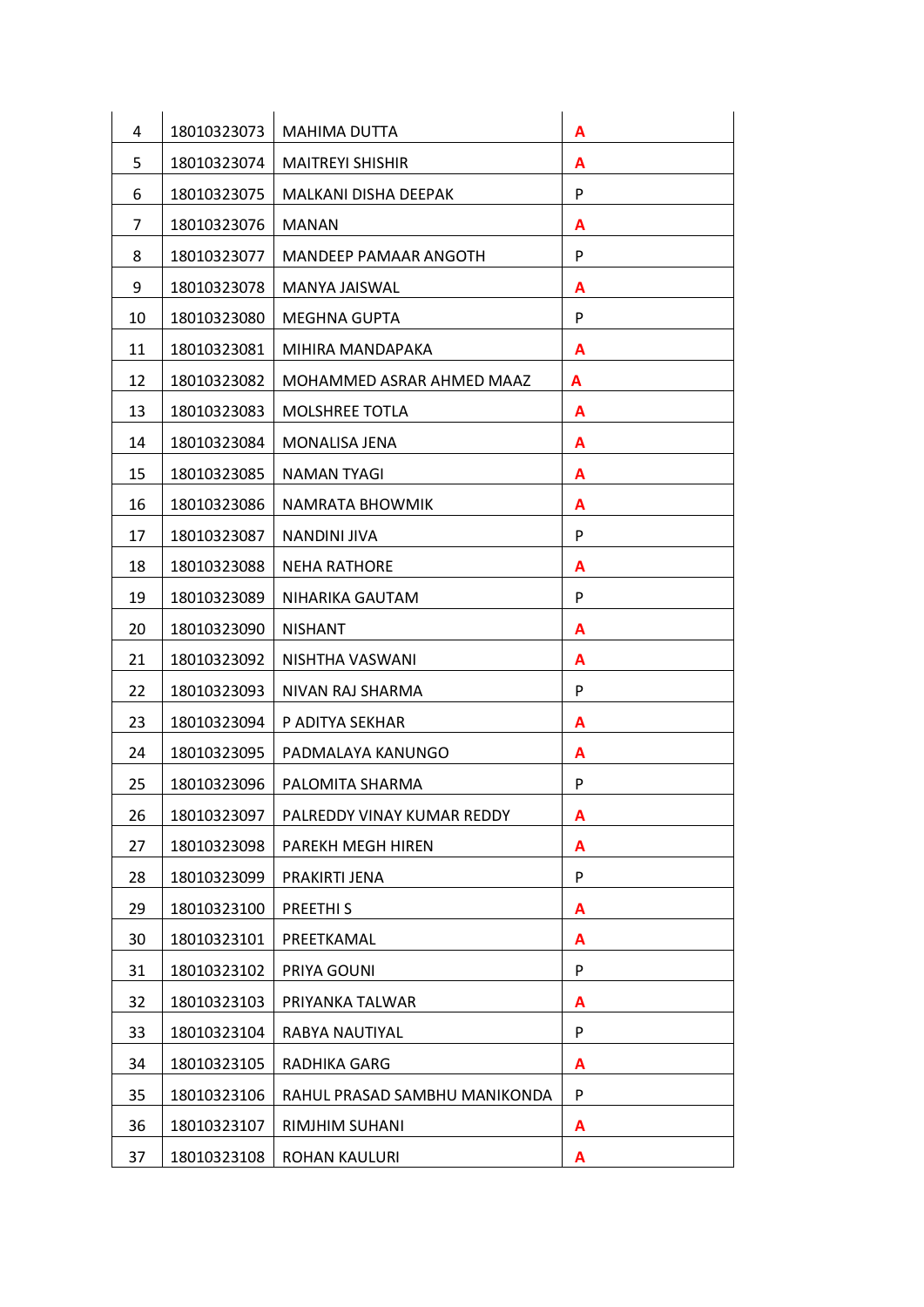| 38 | 18010323109 | SALUNKE SOHAM RAJESH      | A |
|----|-------------|---------------------------|---|
| 39 | 18010323110 | SANKALP KUMAR             | A |
| 40 | 18010323111 | SAUMYA BADIGINENI         | P |
| 41 | 18010323112 | SEJAL HOTKAR              | P |
| 42 | 18010323113 | SHAMITA CHALASANI         | A |
| 43 | 18010323114 | SHANTANU PATEL            | P |
| 44 | 18010323115 | SHANTANU SETH             | P |
| 45 | 18010323116 | <b>SHINY DEEP KAUR</b>    | P |
| 46 | 18010323118 | SHREYA SRIVASTAVA         | P |
| 47 | 18010323120 | SHUBHANI D KRISHAN        | P |
| 48 | 18010323121 | SHWETA SINGH              | P |
| 49 | 18010323122 | SIMRAN PRADHAN            | P |
| 50 | 18010323123 | SMARTAZ MAJUMDER          | P |
| 51 | 18010323124 | SOHAIL SEN                | P |
| 52 | 18010323125 | SPARSH AGRAWAL            | P |
| 53 | 18010323126 | SREEJA GANGISHETTI        | P |
| 54 | 18010323127 | SUDIKSHA SAAKSHI          | Α |
| 55 | 18010323128 | <b>SUHAIB ASHRAF</b>      | A |
| 56 | 18010323129 | TAHITI SAI VIJAYA MOGILI  | P |
| 57 | 18010323130 | TOOLIKA RANA              | P |
| 58 | 18010323131 | VAIBHAV SUPPAL            | P |
| 59 | 18010323132 | VARADH GUPTA . RENUKUNTLA | P |
| 60 | 18010323133 | VATTI HEMANTH SAI MALLIK  | P |
| 61 | 18010323134 | VINAMRA GOGIA             | P |
| 62 | 18010323136 | YASH KUMAR                | P |
| 63 | 18010323138 | SRI LASYA YARLAGADDA      | P |

### **Section C**

| S.No | <b>PRN</b>  | StudentID | <b>Name</b>     | <b>Signature</b> |
|------|-------------|-----------|-----------------|------------------|
|      | 18010324001 | 180340748 | A RAJESHWARAN   | A                |
|      | 18010324002 | 180319398 | AAKARSH MISHRA  | D                |
|      | 18010324003 | 180308117 | ABDUL RAHIMAN   | A                |
|      | 18010324005 | 180312157 | ABHIGYA DWIVEDI | P                |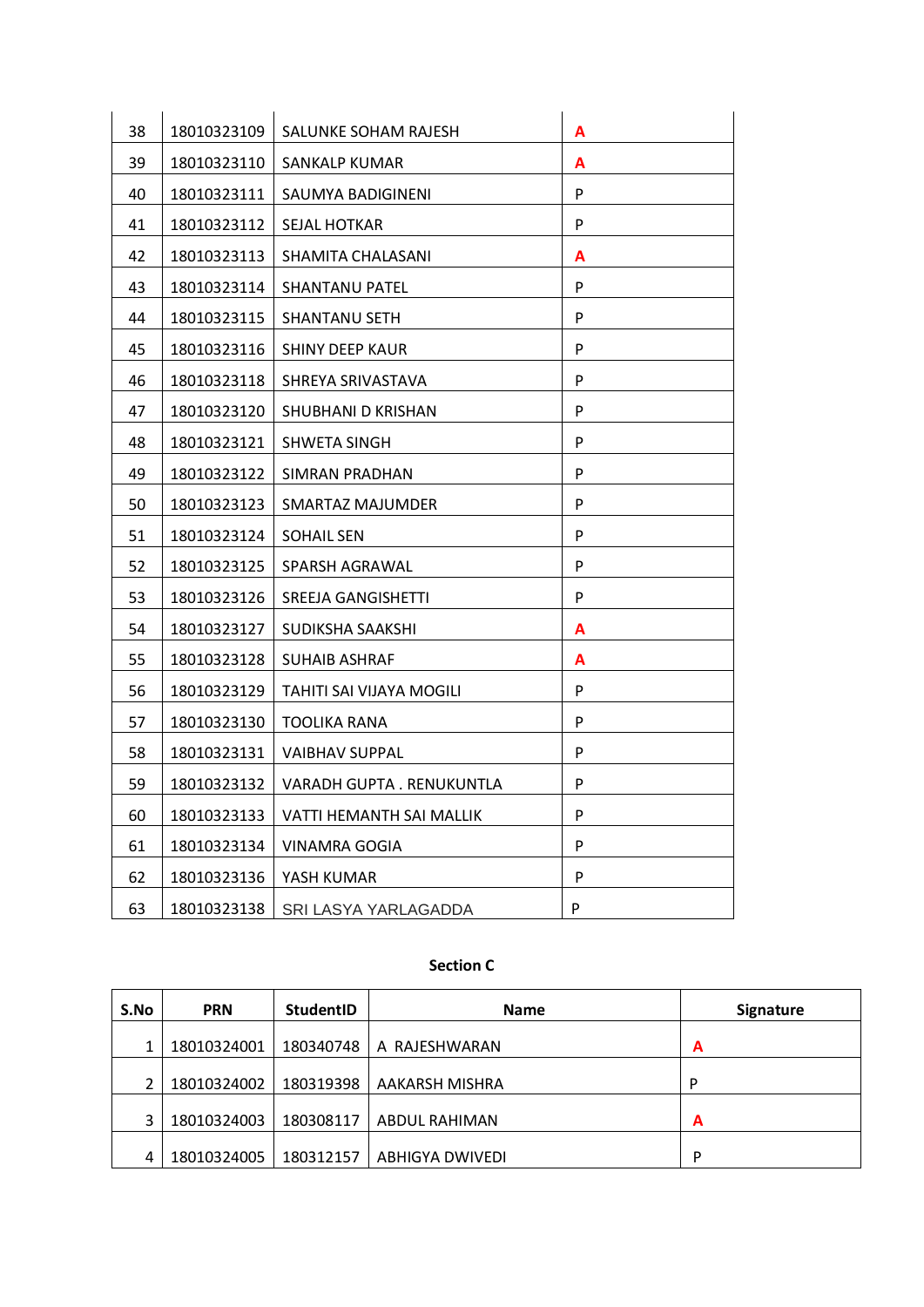| 5  | 18010324006 | 180323812 | ABHIKHYA NARAGANI           | P            |
|----|-------------|-----------|-----------------------------|--------------|
| 6  | 18010324007 | 180333068 | <b>ADARSH TAJAN</b>         | P            |
| 7  | 18010324009 | 180306315 | <b>ADITI REDDY M</b>        | P            |
| 8  | 18010324010 | 180307044 | <b>ADITYA DATHA</b>         | A            |
| 9  | 18010324011 | 180315517 | <b>ADYASHA DAS</b>          | P            |
| 10 | 18010324012 | 180317725 | AKANKSHA SAHOO              | P            |
| 11 | 18010324013 | 180347141 | <b>AKSHAT MITTAL</b>        | P            |
| 12 | 18010324014 | 180313085 | <b>AKSHATA RAMESH</b>       | P            |
| 13 | 18010324017 | 180324745 | AMULYA MADHAV BHAT          | P            |
| 14 | 18010324018 | 180329174 | <b>AMY RUBY PAUL</b>        | A            |
| 15 | 18010324019 | 180304602 | <b>ANDEY BHARATHI</b>       | P            |
| 16 | 18010324020 | 180326697 | ANIRBAN ALY MANDAL          | A            |
| 17 | 18010324021 | 180304609 | ANUNCIA WILLIAM             | A            |
| 18 | 18010324022 | 180324317 | ANUSHKA AGARWAL             | A            |
| 19 | 18010324023 | 180315941 | ANUSHREE BELWARIAR          | $\mathsf{P}$ |
| 20 | 18010324024 | 180301141 | <b>ANUSHREE N MURTHY</b>    | A            |
| 21 | 18010324025 | 180302000 | ANYA NITIN PARIKH           | A            |
| 22 | 18010324026 | 180330780 | APRAJITA MISHRA             | A            |
| 23 | 18010324027 | 180333626 | APURVA KUMAR DAS            | P            |
| 24 | 18010324028 | 180324805 | ARVIND UNNIKRISHNAN         | P            |
| 25 | 18010324029 | 180304919 | ASHUTOSH KUMAR THAKUR       | $\mathsf{P}$ |
| 26 | 18010324030 | 180311251 | BHIMANAPATI DEEPTHI         | $\mathsf{P}$ |
| 27 | 18010324031 | 180311147 | <b>BHIMIREDDY CHAMANTHI</b> | A            |
| 28 | 18010324032 | 180332848 | <b>BHOOMIKA S KUMAR</b>     | ${\sf P}$    |
| 29 | 18010324033 | 180308380 | <b>BHUMIKA KUMAR</b>        | P            |
| 30 | 18010324034 | 180338735 | <b>BONAM SHRUTI</b>         | P            |
| 31 | 18010324036 | 180306976 | CH MEHER MANOGYA LAKSHMI    | P            |
| 32 | 18010324037 | 180325568 | <b>CHAKKA SUSHANTH</b>      | A            |
| 33 | 18010324038 | 180307556 | CHAPARALA SAI TEJA          | P            |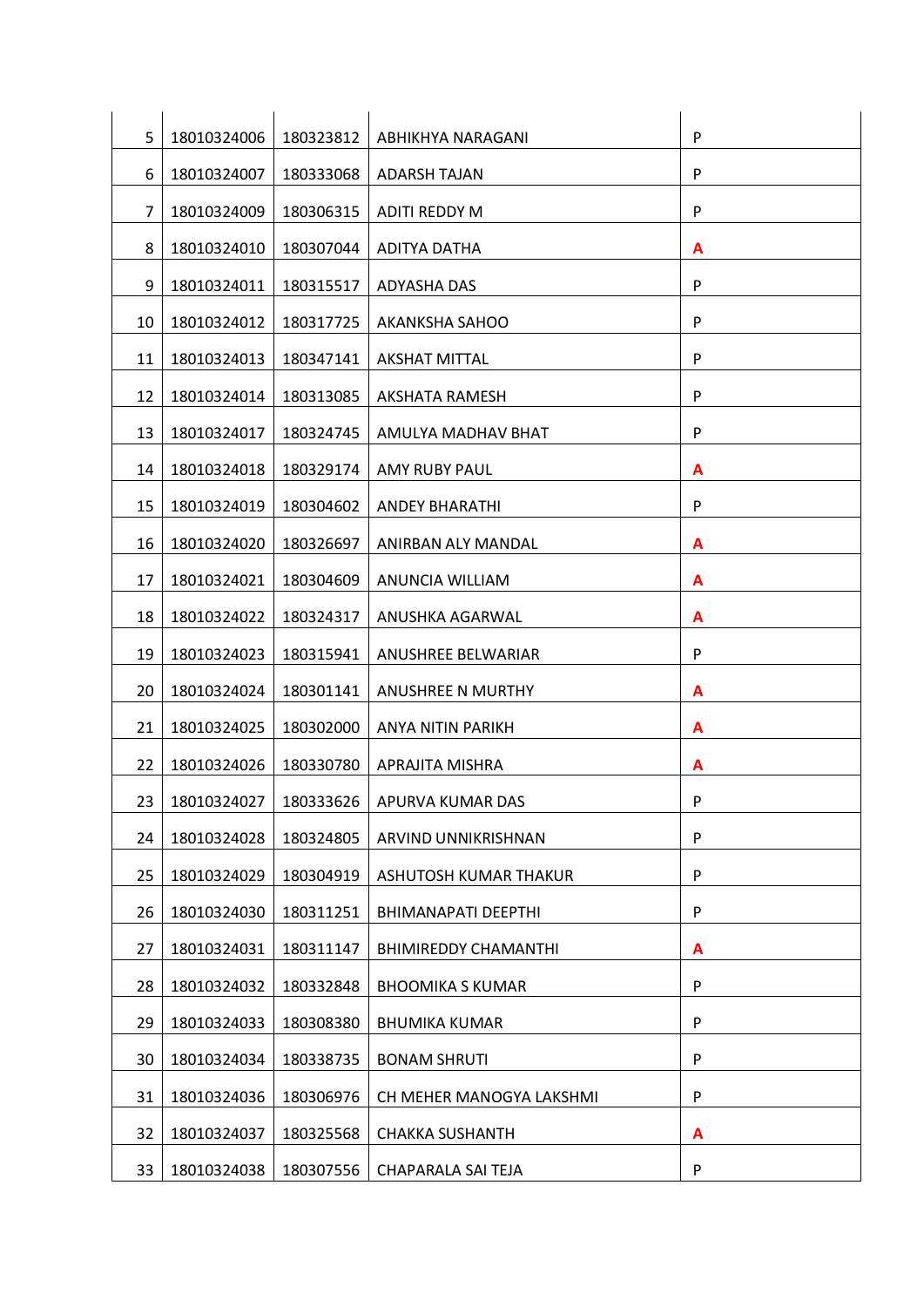| 34 | 18010324039 | 180340971 | <b>CHETANA PRAKASH</b>          | P            |
|----|-------------|-----------|---------------------------------|--------------|
| 35 | 18010324040 | 180326914 | D HAMRUTHA                      | A            |
| 36 | 18010324041 | 180316430 | <b>DEVANSH GOYAL</b>            | A            |
| 37 | 18010324042 | 180339175 | <b>DEVANSH GUPTA</b>            | P            |
| 38 | 18010324043 | 180323595 | DHODDAPANENI UJWALA             | P            |
| 39 | 18010324044 | 180303230 | <b>DIBYASHREE ROY</b>           | P            |
| 40 | 18010324046 | 180300712 | DIPSHIKHA MUKHERJEE             | P            |
| 41 | 18010324047 | 180327413 | DIVYA SRI RAGA SUMA MAKANABOINA | P            |
| 42 | 18010324049 | 180302885 | <b>FAISAL FEROZ KHAN</b>        | A            |
| 43 | 18010324050 | 180340375 | <b>GAURI SHARMA</b>             | P            |
| 44 | 18010324051 | 180328594 | <b>GODWIN VIJAY S</b>           | P            |
| 45 | 18010324052 | 180317068 | <b>GUNDALA PRANEETH</b>         | P            |
| 46 | 18010324053 | 180325191 | HARITHA MALEPATI                | A            |
| 47 | 18010324054 | 180322229 | <b>HARLEEN KAUR RAIT</b>        | ${\sf P}$    |
| 48 | 18010324055 | 180300686 | <b>HRITHIK VARSHNEY</b>         | $\mathsf{P}$ |
| 49 | 18010324057 | 180302995 | <b>ISHWINDERPAL SINGH</b>       | P            |
| 50 | 18010324058 | 180324420 | <b>JAIN PRIYAM BHARAT</b>       | A            |
| 51 | 18010324060 | 180327030 | <b>JYOTIRANJAN NAYAK</b>        | P            |
| 52 | 18010324061 | 180328191 | K KRUTHIKA                      | P            |
| 53 | 18010324062 | 180306891 | KAKADE TEJASWINI RAJENDRA       | A            |
| 54 | 18010324063 | 180317759 | <b>KARTIK BOHRA</b>             | ${\sf P}$    |
| 55 | 18010324065 | 180310063 | <b>KEERTHI CHOWDARY .A</b>      | $\mathsf{P}$ |
| 56 | 18010324066 | 180320229 | <b>KEVIN SEEJO PONNORE</b>      | ${\sf P}$    |
| 57 | 18010324067 | 180329330 | <b>KHUSHI KERUR</b>             | ${\sf P}$    |
| 58 | 18010324069 | 180303826 | <b>KRATVI KAWDIA</b>            | A            |
| 59 | 18010324070 | 180327767 | KRISHNENDU.M                    | A            |
| 60 | 18010324071 | 180320464 | KUSH KHANDELWAL                 | P            |
| 61 | 18010324072 | 180328080 | <b>MADHUMITHA R</b>             | P            |
| 62 | 18010324073 | 180314098 | <b>MAHEK AGARWAL</b>            | P            |